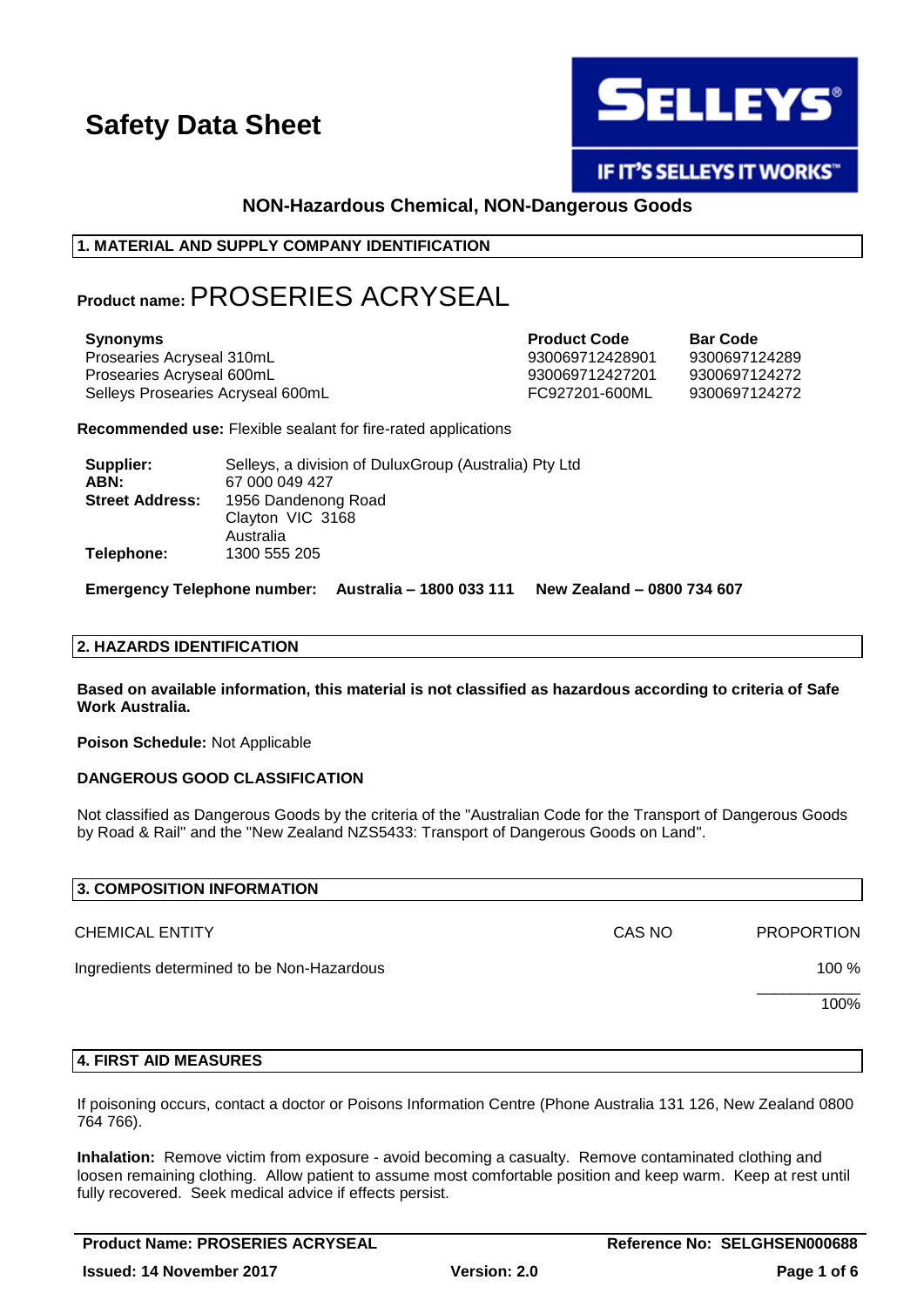

### **IF IT'S SELLEYS IT WORKS"**

**Skin Contact:** If skin or hair contact occurs, remove contaminated clothing and flush skin and hair with running water. If swelling, redness, blistering or irritation occurs seek medical assistance.

**Eye contact:** If in eyes wash out immediately with water. In all cases of eye contamination it is a sensible precaution to seek medical advice.

**Ingestion:** Rinse mouth with water. If swallowed, do NOT induce vomiting. Give a glass of water to drink. Never give anything by the mouth to an unconscious patient. If vomiting occurs give further water. Seek medical advice.

**PPE for First Aiders:** Wear safety shoes, overalls, gloves, safety glasses. Available information suggests that gloves made from nitrile rubber should be suitable for intermittent contact. However, due to variations in glove construction and local conditions, the user should make a final assessment. Always wash hands before smoking, eating, drinking or using the toilet. Wash contaminated clothing and other protective equipment before storing or re-using.

**Notes to physician:** Treat symptomatically.

### **5. FIRE FIGHTING MEASURES**

**Hazchem Code:** Not applicable.

**Suitable extinguishing media:** If material is involved in a fire use water fog (or if unavailable fine water spray), alcohol resistant foam, standard foam, dry agent (carbon dioxide, dry chemical powder).

**Specific hazards:** Non-combustible material.

**Fire fighting further advice:** Not combustible, however following evaporation of aqueous component residual material can burn if ignited.

### **6. ACCIDENTAL RELEASE MEASURES**

### **SMALL SPILLS**

Wear protective equipment to prevent skin and eve contamination. Avoid inhalation of vapours or dust. Wipe up with absorbent (clean rag or paper towels). Collect and seal in properly labelled containers or drums for disposal.

### **LARGE SPILLS**

Clear area of all unprotected personnel. Slippery when spilt. Avoid accidents, clean up immediately. Wear protective equipment to prevent skin and eye contamination and the inhalation of dust. Work up wind or increase ventilation. Cover with damp absorbent (inert material, sand or soil). Sweep or vacuum up, but avoid generating dust. Collect and seal in properly labelled containers or drums for disposal. If contamination of crops, sewers or waterways has occurred advise local emergency services.

### **Dangerous Goods - Initial Emergency Response Guide No:** Not applicable

### **7. HANDLING AND STORAGE**

**Handling:** Avoid eye contact and repeated or prolonged skin contact. Avoid inhalation of dust.

**Storage:** Store in a cool, dry, well-ventilated place and out of direct sunlight. Store away from foodstuffs. Store away from incompatible materials described in Section 10. Store away from sources of heat and/or ignition. Keep container standing upright. Keep containers closed when not in use - check regularly for spills.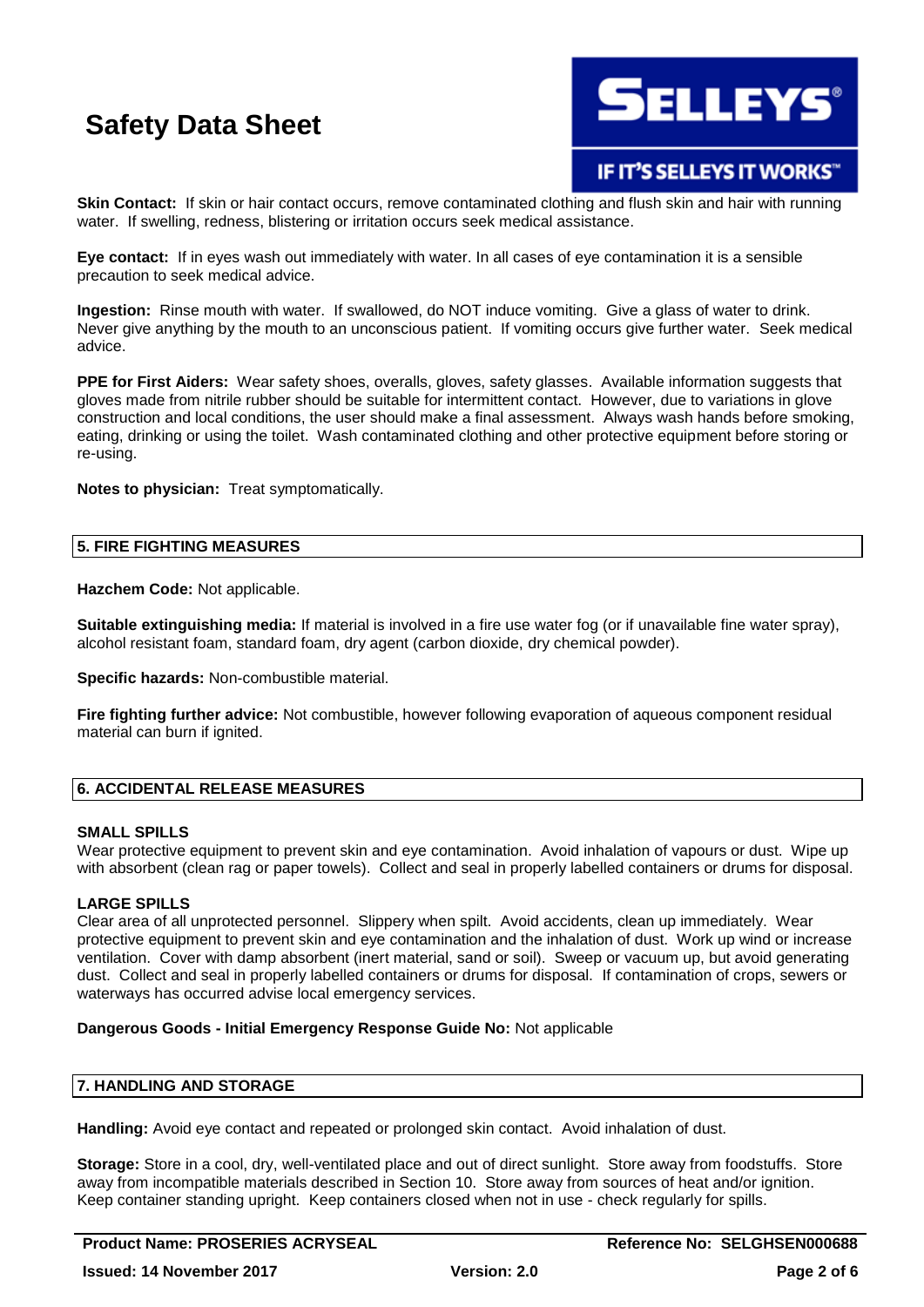**ELLEYS** 

## **IF IT'S SELLEYS IT WORKS**

### **8. EXPOSURE CONTROLS / PERSONAL PROTECTION**

**National occupational exposure limits:** No value assigned for this specific material by Safe Work Australia.

**Biological Limit Values:** As per the "National Model Regulations for the Control of Workplace Hazardous Substances (Safe Work Australia)" the ingredients in this material do not have a Biological Limit Allocated.

**Engineering Measures:** Natural ventilation should be adequate under normal use conditions.

**Personal Protection Equipment:** SAFETY SHOES, OVERALLS, GLOVES, SAFETY GLASSES.

Wash hands after use.

Wear safety shoes, overalls, gloves, safety glasses. Available information suggests that gloves made from nitrile rubber should be suitable for intermittent contact. However, due to variations in glove construction and local conditions, the user should make a final assessment. Always wash hands before smoking, eating, drinking or using the toilet. Wash contaminated clothing and other protective equipment before storing or re-using.

**Hygiene measures:** Keep away from food, drink and animal feeding stuffs. When using do not eat, drink or smoke. Wash hands prior to eating, drinking or smoking. Avoid contact with clothing. Avoid eye contact and repeated or prolonged skin contact. Avoid inhalation of dust. Ensure that eyewash stations and safety showers are close to the workstation location.

### **9. PHYSICAL AND CHEMICAL PROPERTIES**

| Form:   | Paste     |
|---------|-----------|
| Colour: | Off-white |
| Odour:  | Mild      |

**Solubility:** Dispersible in water **Specific Gravity (20 °C):** N Av **Relative Vapour Density (air=1):** >1 **Vapour Pressure (20 °C):** 3.2 kPa **Flash Point (°C):** N App **Flammability Limits (%):** N App **Autoignition Temperature (°C):** N Av **Melting Point/Range (°C):** N Av **Boiling Point/Range (°C):** 100 **pH:** N Av **Viscosity:** N Av **Total VOC (g/Litre):** N Av

(Typical values only - consult specification sheet)  $N Av = Not available, N App = Not applicable$ 

### **10. STABILITY AND REACTIVITY**

**Chemical stability:** This material is thermally stable when stored and used as directed.

**Conditions to avoid:** Elevated temperatures and sources of ignition.

**Incompatible materials:** Oxidising agents.

**Hazardous decomposition products:** Oxides of carbon and nitrogen, smoke and other toxic fumes.

| <b>Product Name: PROSERIES ACRYSEAL</b> |
|-----------------------------------------|
|-----------------------------------------|

**Reference No: SELGHSEN000688**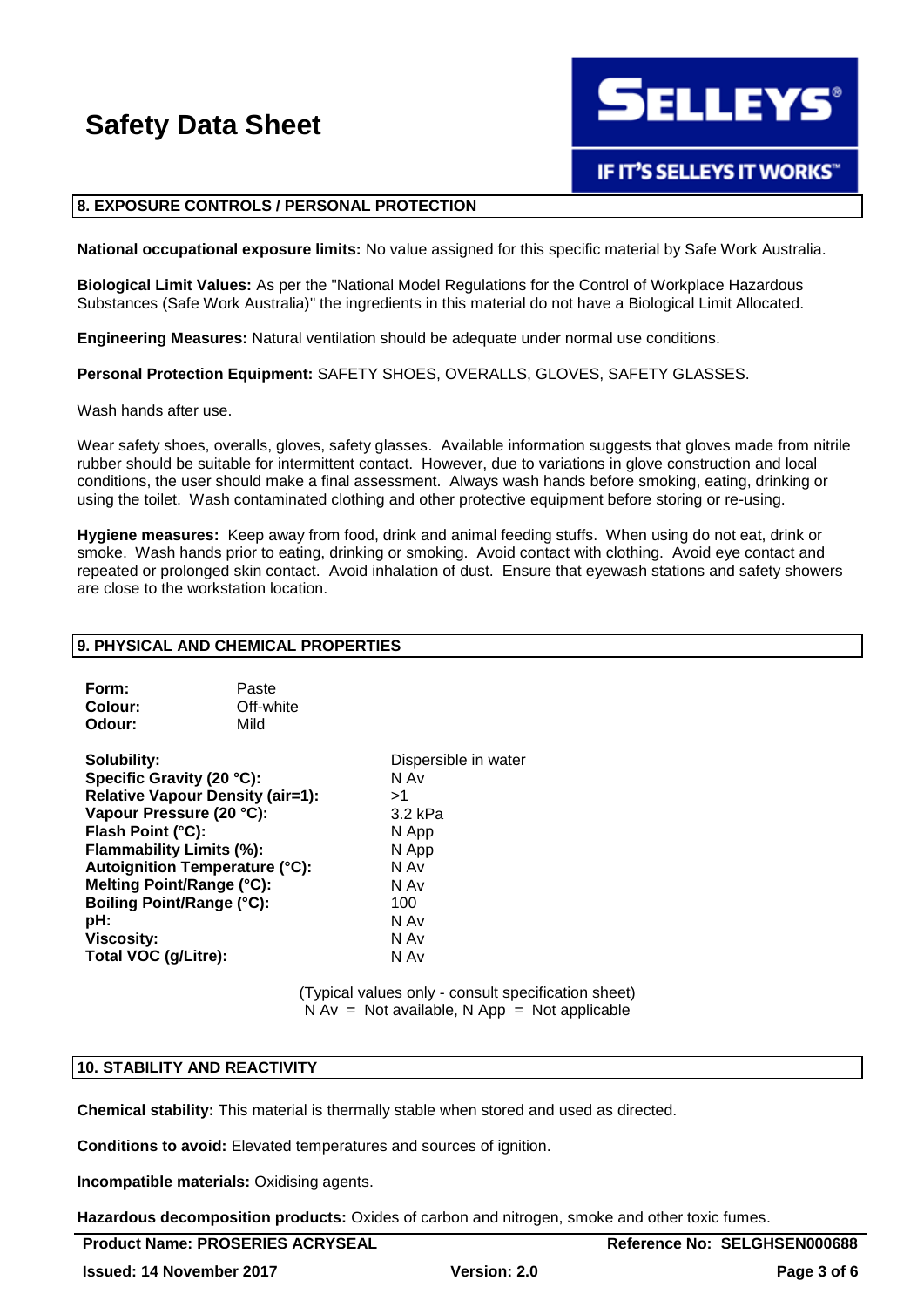

**Hazardous reactions:** No known hazardous reactions.

### **11. TOXICOLOGICAL INFORMATION**

No adverse health effects expected if the product is handled in accordance with this Safety Data Sheet and the product label. Symptoms or effects that may arise if the product is mishandled and overexposure occurs are:

#### **Acute Effects**

**Inhalation:** Material may be an irritant to mucous membranes and respiratory tract.

**Skin contact:** Contact with skin may result in irritation.

**Ingestion:** Swallowing can result in nausea, vomiting and irritation of the gastrointestinal tract.

**Eye contact:** May be an eye irritant. Exposure to the dust may cause discomfort due to particulate nature. May cause physical irritation to the eyes.

#### **Acute toxicity**

**Inhalation:** This material has been classified as non-hazardous. Acute toxicity estimate (based on ingredients):  $LC50 > 5$  mg/L

**Skin contact:** This material has been classified as non-hazardous. Acute toxicity estimate (based on ingredients): >2,000 mg/Kg bw

**Ingestion:** This material has been classified as non-hazardous. Acute toxicity estimate (based on ingredients): >2,000 mg/Kg bw

**Corrosion/Irritancy:** Eye: this material has been classified as not corrosive or irritating to eyes. Skin: this material has been classified as not corrosive or irritating to skin.

**Sensitisation:** Inhalation: this material has been classified as not a respiratory sensitiser. Skin: this material has been classified as not a skin sensitiser.

**Aspiration hazard:** This material has been classified as non-hazardous.

**Specific target organ toxicity (single exposure):** This material has been classified as non-hazardous.

### **Chronic Toxicity**

**Mutagenicity:** This material has been classified as non-hazardous.

**Carcinogenicity:** This material has been classified as non-hazardous.

**Reproductive toxicity (including via lactation):** This material has been classified as non-hazardous.

**Specific target organ toxicity (repeat exposure):** This material has been classified as non-hazardous.

### **12. ECOLOGICAL INFORMATION**

Avoid contaminating waterways.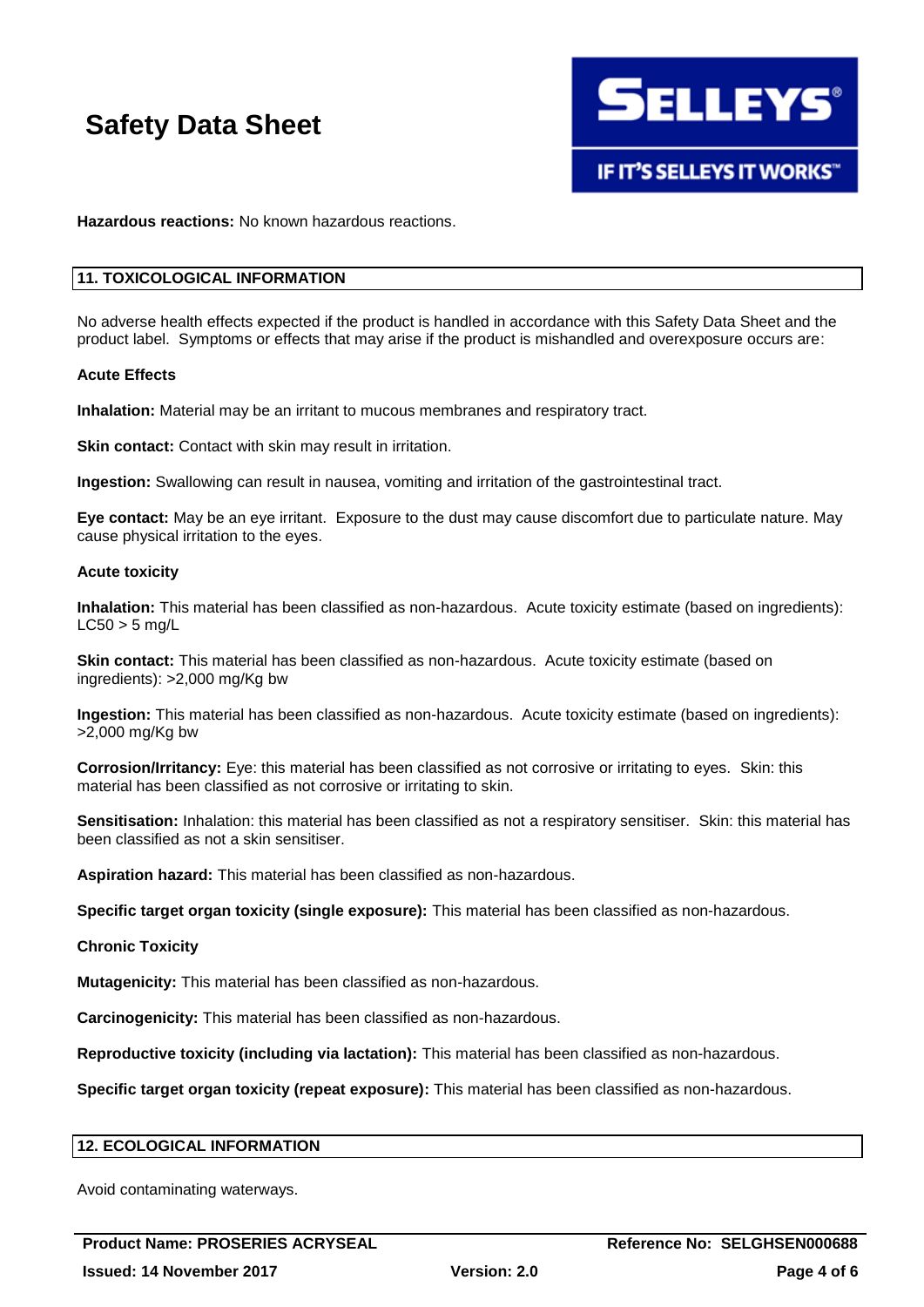

IF IT'S SELLEYS IT WORKS"

**Acute aquatic hazard:** This material has been classified as non-hazardous. Acute toxicity estimate (based on ingredients): >100 mg/L

**Long-term aquatic hazard:** This material has been classified as non-hazardous. Non-rapidly or rapidly degradable substance for which there are adequate chronic toxicity data available OR in the absence of chronic toxicity data, Acute toxicity estimate (based on ingredients): >100 mg/L, where the substance is not rapidly degradable and/or BCF  $<$  500 and/or log  $K_{ow}$   $<$  4.

**Ecotoxicity:** No information available.

**Persistence and degradability:** No information available.

**Bioaccumulative potential:** No information available.

**Mobility:** No information available.

### **13. DISPOSAL CONSIDERATIONS**

Persons conducting disposal, recycling or reclamation activities should ensure that appropriate personal protection equipment is used, see "Section 8. Exposure Controls and Personal Protection" of this SDS.

If possible material and its container should be recycled. If material or container cannot be recycled, dispose in accordance with local, regional, national and international Regulations.

### **14. TRANSPORT INFORMATION**

### **ROAD AND RAIL TRANSPORT**

Not classified as Dangerous Goods by the criteria of the "Australian Code for the Transport of Dangerous Goods by Road & Rail" and the "New Zealand NZS5433: Transport of Dangerous Goods on Land".

### **MARINE TRANSPORT**

Not classified as Dangerous Goods by the criteria of the International Maritime Dangerous Goods Code (IMDG Code) for transport by sea.

### **AIR TRANSPORT**

Not classified as Dangerous Goods by the criteria of the International Air Transport Association (IATA) Dangerous Goods Regulations for transport by air.

### **15. REGULATORY INFORMATION**

### **This material is not subject to the following international agreements:**

Montreal Protocol (Ozone depleting substances) The Stockholm Convention (Persistent Organic Pollutants) The Rotterdam Convention (Prior Informed Consent) Basel Convention (Hazardous Waste) International Convention for the Prevention of Pollution from Ships (MARPOL)

### **This material/constituent(s) is covered by the following requirements:**

• All components of this product are listed on or exempt from the Australian Inventory of Chemical Substances (AICS).

• All components of this product are listed on or exempt from the New Zealand Inventory of Chemical (NZIoC).